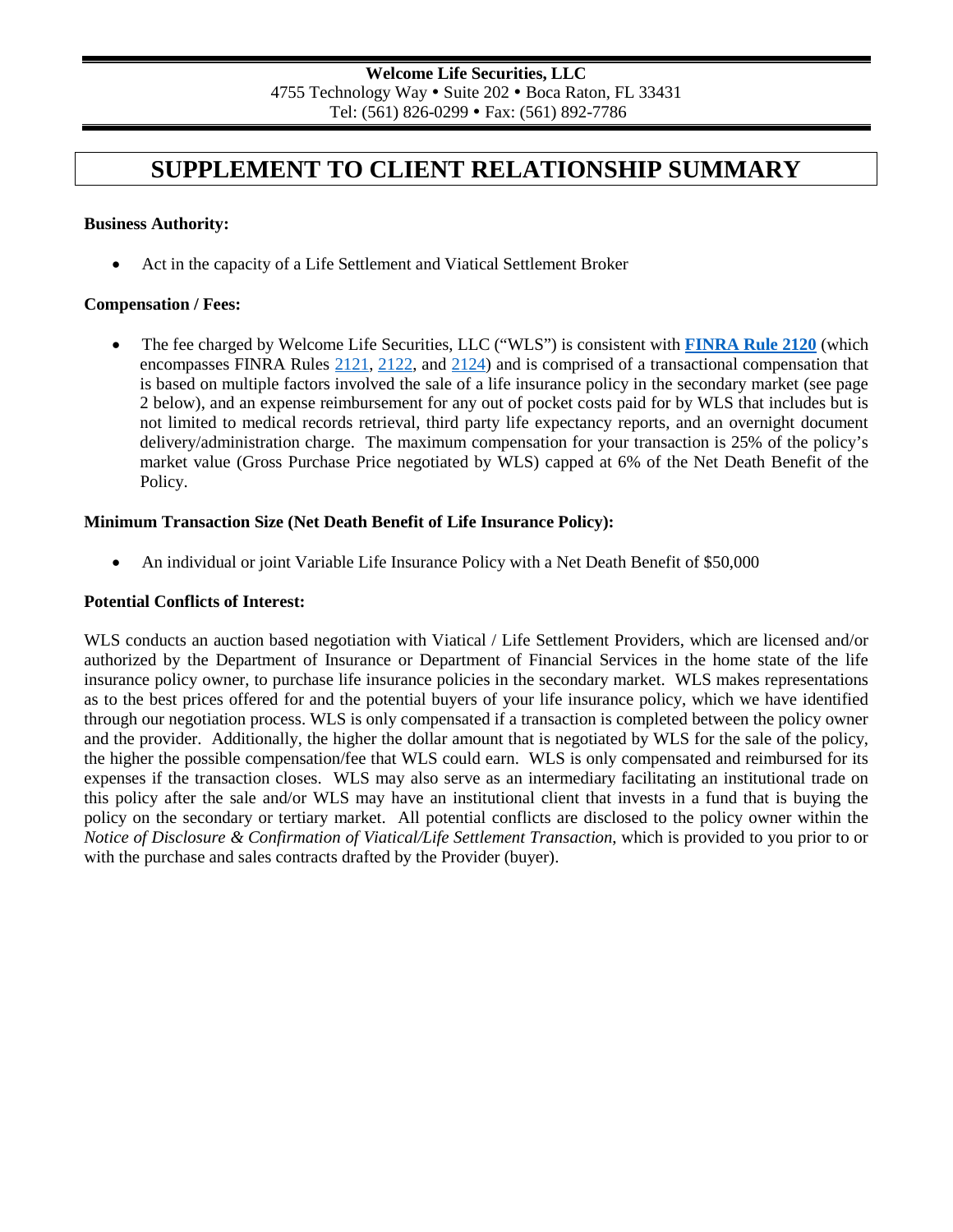# **FOR THE BROKERING OF VARIABLE LIFE SETTLEMENT TRANSACTIONS**

Welcome Life Securities, LLC is compensated in compliance with **[FINRA Rule 2120](https://www.finra.org/rules-guidance/rulebooks/finra-rules/2120)** (which encompasses FINRA Rules [2121,](https://www.finra.org/rules-guidance/rulebooks/finra-rules/2121) [2122,](https://www.finra.org/rules-guidance/rulebooks/finra-rules/2122) and [2124\)](https://www.finra.org/rules-guidance/rulebooks/finra-rules/2124) for securities transactions related to variable life settlements.

The firm considers a number of relevant factors when determining fair and reasonable compensation, some of which are outlined within FINRA Rule [2121.](https://www.finra.org/rules-guidance/rulebooks/finra-rules/2121) Such factors are analyzed on a case-by-case basis, since each transaction is unique and involves a very different set of circumstances and complexities. Such relevant factors may include, but are not limited to:

#### 1. **The Type of Security Involved**

 Variable life settlement transactions are considered very complex, time consuming and may justify a higher mark-up than other securities transactions.

#### 2. **The Availability of the Security in the Market**

- The marketplace for life settlements in general are considered limited, when compared to other securities markets, and is evidenced by the number of available Life Settlement Providers that are licensed in the applicable jurisdiction of the transaction. The number of available buyers that are qualified to purchase life insurance policies from consumers varies from state to state; some states may have only 1 or 2 licensed Providers, while others have over 10.
- Due to additional securities regulatory requirements involving variable life settlement transactions, the marketplace is further constrained when compared to the fixed life settlement market. Several Licensed Life Settlement Providers are not actively purchasing variable life settlements.
- Additionally, the applicable variable life settlement marketplace will also vary and be constrained even further on the transitional level based on the following case specific parameters, which may include but is not limited to: policy size, premium amounts, face value of policy, state of jurisdiction, variance in medical underwriting opinions, consumer expectations or requirements, carrier ratings, etc.

### 3. **Expense of Execution & the Amount of Risk Assumed by the Broker**

- Most life settlement transactions require the firm to "front" the costs associated with the processing requirements of underwriting, appraising, negotiating, delivering, closing, etc. These costs are assumed by the broker in most if not all cases, while there is no guarantee of actual closing a transaction. Therefore, the expenses and risk assumed by the broker are substantially higher than most other securities transactions that fall under Rule 2120, 2121, 2122 and 2124.
- Compensation related to the sale of Variable Universal Life Insurance policies ("VUL") often ranges between forty percent (40%) to sixty percent (60%) of target premium for VULs issued by life insurance companies organized as mutuals or stock subsidiaries of mutual holding companies and one-hundred percent (100%) or greater for VULs issued by life insurance companies organized as stock companies. Such compensation is generally attributable due to the complexity of the selling and underwriting process that accompanies a VUL sale. However, essentially, a life settlement is similar to a combination of "re-underwriting" a VUL product coupled with a private placement for the VUL sale. This clearly demonstrates that a life settlement transaction is more complex than a VUL initial sale, thus justifying higher compensation permitted with respect to VUL initial sales transactions.

#### 4. **The Price of the Security**

- Compensation will be based on the market value or sales price of the variable life settlement transaction.
- The firm will also take into consideration the applicable Cash Surrender Value (CSV) when determining compensation and the difference between CSV and sales price.